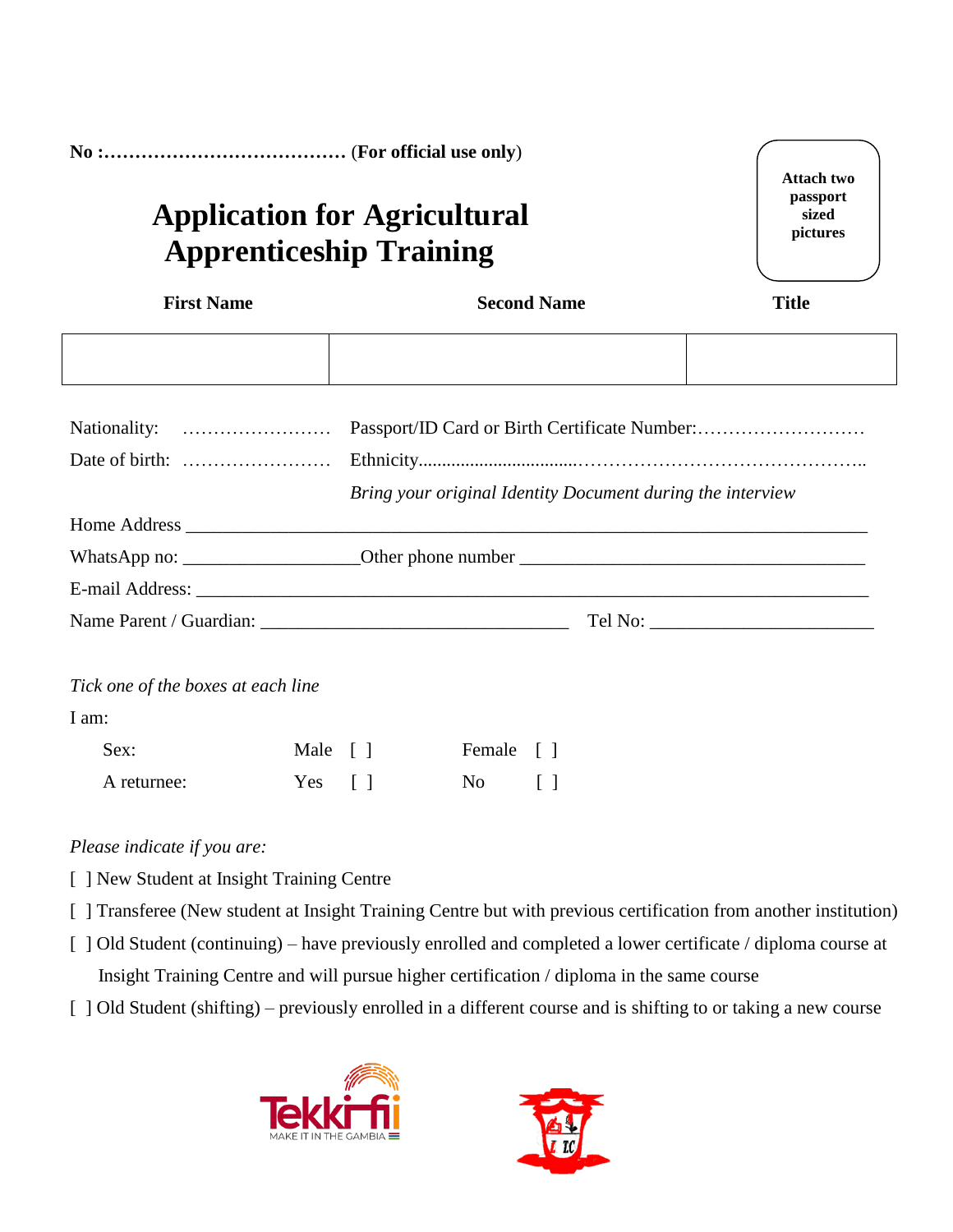## **STEP 1: FILL UP APPLICATION FORM**

| <b>EDUCATIONAL RECORD</b>            |                                                                                                                                    |             |              |                                                                                                                                       |
|--------------------------------------|------------------------------------------------------------------------------------------------------------------------------------|-------------|--------------|---------------------------------------------------------------------------------------------------------------------------------------|
| Tick the correct box                 |                                                                                                                                    |             |              |                                                                                                                                       |
| I am applying for:                   | Horticulture $\lceil \; \rceil$                                                                                                    | Poultry [ ] |              | Small Ruminants [ ]                                                                                                                   |
| Highest level of education attained? | Primary [] Junior Secondary [] Senior Secondary []                                                                                 |             | Madrassa [ ] | University or GTTI []<br>Attach photocopies of certificates/qualifications. Original documents need to be presented during interview. |
| Please indicate if you are:          |                                                                                                                                    |             |              |                                                                                                                                       |
| Working $\lceil \cdot \rceil$        | Self-employed [ ]                                                                                                                  |             |              |                                                                                                                                       |
| Facebook []                          | How did you get informed about this training program at Insight?<br>Radio [] Newspaper [] Regional Youth Office [] Ward Council [] |             |              | Other $\lceil \; \rceil$                                                                                                              |
| Plz tick:                            |                                                                                                                                    |             |              |                                                                                                                                       |
| $\lceil$ $\rceil$                    | I read the Information sheet and I agree with the conditions and regulations.                                                      |             |              |                                                                                                                                       |
| $\lceil \rceil$                      | I certify that the entries made above are true.                                                                                    |             |              |                                                                                                                                       |
| <b>Name</b>                          | <b>Signature</b>                                                                                                                   |             | <b>Date</b>  |                                                                                                                                       |
|                                      |                                                                                                                                    |             | on           |                                                                                                                                       |
|                                      |                                                                                                                                    |             |              |                                                                                                                                       |

# **STEP 2: BRING YOUR FORM TO THE OFFICE OF ANY BRANCH OF INSIGHT**

This will be filled in by the office:

- [ ] Documents / Credentials authenticated by: \_\_\_\_\_\_\_\_\_\_\_\_\_\_\_\_\_\_\_\_\_\_\_\_\_\_\_\_\_\_\_\_\_\_ (Photocopied documents stamped as certified true copy and signed by person examining the document/s must be attached to this form)
- [ ] Interviewed on \_\_\_\_\_\_\_\_\_\_\_\_\_\_\_\_\_\_\_\_\_\_\_\_\_\_\_\_\_\_\_\_\_\_\_\_\_\_\_\_\_\_\_\_

| <b>RECOMMENDED FOR ADMISSION</b> | DEFERRED / NOT RECOMMENDED FOR<br><b>ADMISSION</b> |
|----------------------------------|----------------------------------------------------|
|                                  |                                                    |
| Signature                        | Signature                                          |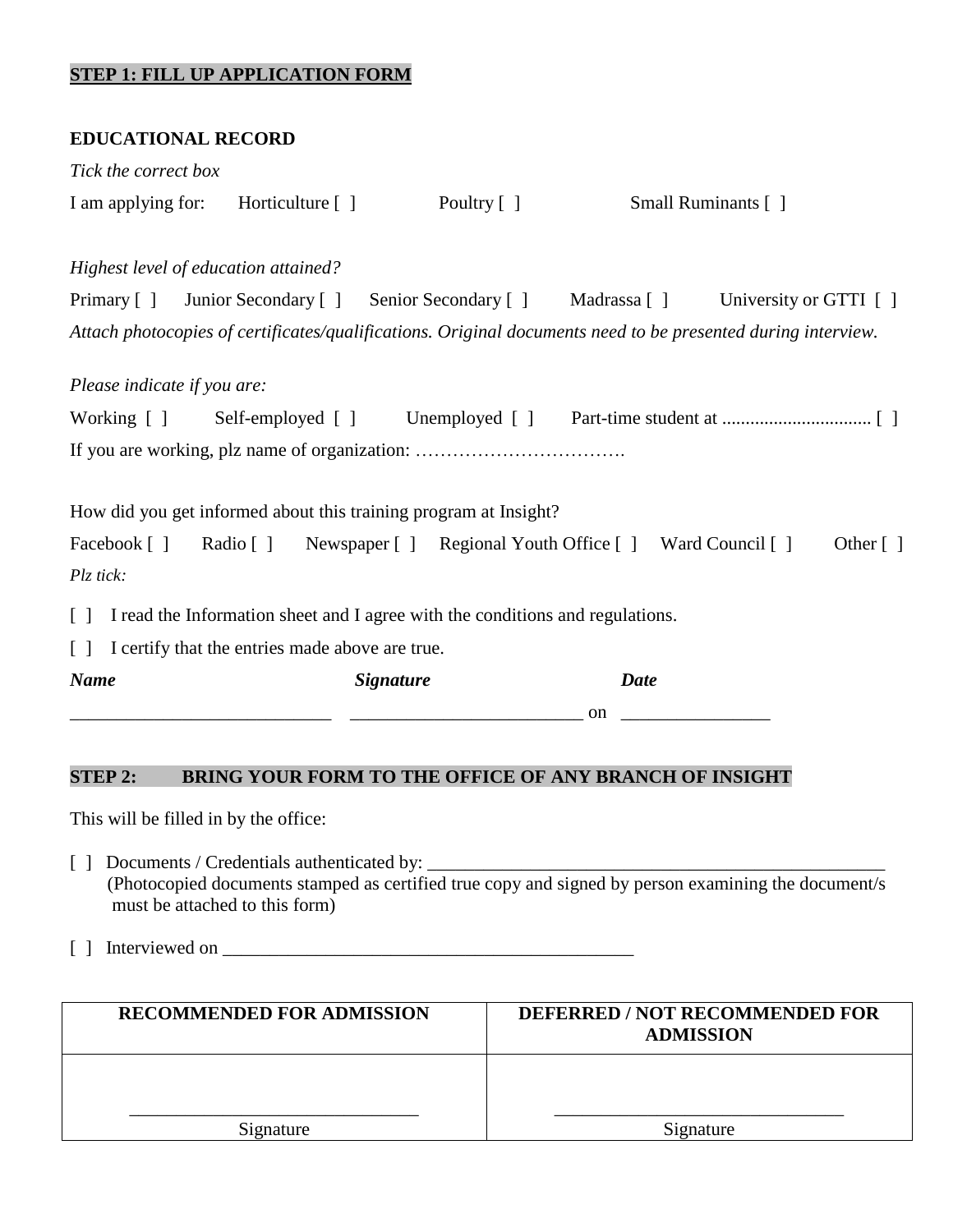



# **AGRIBUSINESS TRAINING - KUNTAYA**

In our branch at Kuntaya we offer four months courses in HORTICULTURE, POULTRY and SMALL RUMINANTS. Starting date is March 2022. The following subjects are part of the course:

- $\triangleright$  Practical
- $\triangleright$  Theory
- $\triangleright$  Mathematics
- $\triangleright$  English Communication
- $\triangleright$  Information Technology
- $\triangleright$  Entrepreneurship training
- $\triangleright$  Career Guidance / Enter the Labour Market Training/Life Skills training.

Insight Training Centre, Kuntaya annex, is currently supported by the Tekki Fii project led by IMVF and Funded by the European Union. No training fees are requested to students starting March 2022.

#### **REQUIREMENTS**

- $\triangleright$  Gambians between 15 35 years, who are seriously interested
- $\triangleright$  Priority will be given to youths with Grade 9 or Grade 12 Certificate
- $\triangleright$  Being able to have lodging in or nearby Kuntaya
- $\triangleright$  High commitment to complete the 6 months training programme.

Returnees, disabled people and female candidates are highly encouraged to apply.

#### **WHAT WE OFFER**

The training will prepare the students for being self-employed or employed in agriculture. Lessons will be given according to a time schedule. Examinations will be held in June 2022. If results, including attendance, are positive, you will receive an Insight Certificate.

After training you will be sent on a 2 months Industrial Placement ( July, August) at a farm. In September 2022 a practical assessment will be held by NAQAA. Those who pass will receive an internationally recognized certificate.

A monthly stipend will be given during the 4 months intensive training to those who attend regular. Students will be guided to become a member of the Gambian Teachers Credit Union and advised to start saving monthly which will leave a considerable amount at the end of the training/industrial placement. They can then take a loan of 3 times as much as what they saved.

- *Plz continue reading on the next page -*





This project is funded by the European Union